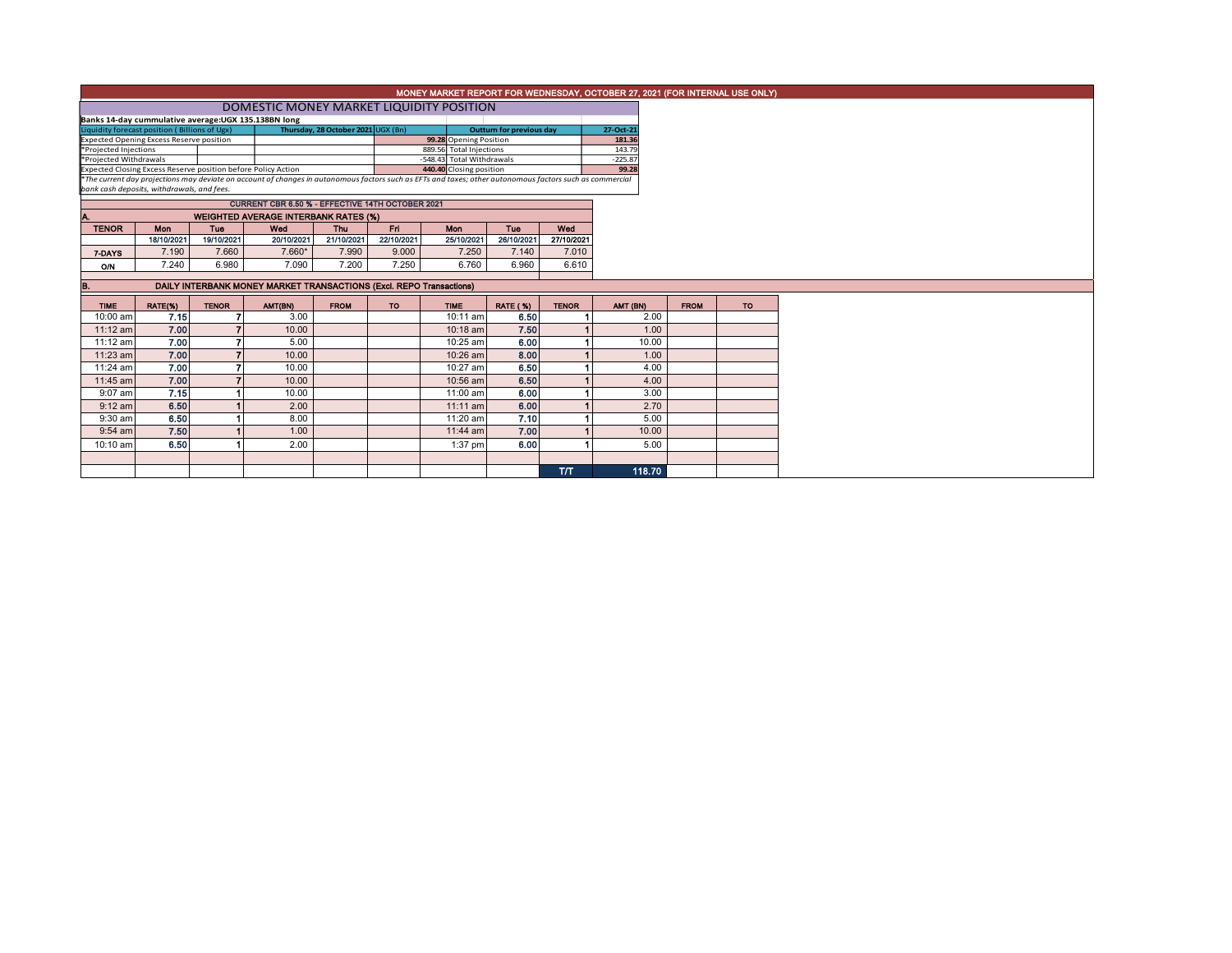C. CREASE CONTROL CONTROL CONTROL CONTROL CONTROL CONTROL CONTROL CONTROL CONTROL CONTROL CONTROL CONTROL CONTROL CONTROL CONTROL CONTROL CONTROL CONTROL CONTROL CONTROL CONTROL CONTROL CONTROL CONTROL CONTROL CONTROL CONT



| MONETARY POLICY OPERATIONS MATURITIES PROFILE: (28-OCT- 2021 TO 25-NOV- 2021)<br>D. |             |             |                          |             |             |              |  |  |  |  |  |  |  |
|-------------------------------------------------------------------------------------|-------------|-------------|--------------------------|-------------|-------------|--------------|--|--|--|--|--|--|--|
| <b>DATE</b>                                                                         | <b>THUR</b> | <b>THUR</b> | <b>THUR</b>              | <b>THUR</b> | <b>THUR</b> | <b>TOTAL</b> |  |  |  |  |  |  |  |
|                                                                                     | 28-Oct-21   | 04-Nov-21   | 11-Nov-21                | 18-Nov-21   | 25-Nov-21   |              |  |  |  |  |  |  |  |
| <b>REPO</b>                                                                         | 545.70      |             |                          |             |             | 545.70       |  |  |  |  |  |  |  |
| <b>REV REPO</b>                                                                     | ۰           | ۰           |                          | ۰           | ۰           |              |  |  |  |  |  |  |  |
| <b>DEPO AUCT</b>                                                                    | ٠           | 525.01      | $\overline{\phantom{a}}$ | 431.25      |             | 956.27       |  |  |  |  |  |  |  |
| <b>TOTALS</b>                                                                       | 545.70      | 525.01      | ۰                        | 431.25      | ۰           | 1,501.96     |  |  |  |  |  |  |  |

Total O/S Deposit Auction balances held by BOU up to 30 December 2021: UGX 1,040 BN

Total O/S Repo, Reverse Repo & Deposit Auction balances held by BOU: UGX 1,586 BN

|                                        | (EI) STOCK OF TREASURY SECURITIES       |                    |                                                                                       |                 | <b>E</b> ii)                                   | <b>MONETARY POLICY MARKET OPERATIONS</b> |               |            |              |              |  |  |  |
|----------------------------------------|-----------------------------------------|--------------------|---------------------------------------------------------------------------------------|-----------------|------------------------------------------------|------------------------------------------|---------------|------------|--------------|--------------|--|--|--|
|                                        | LAST TBIILS ISSUE DATE: 14-OCTOBER-2021 |                    |                                                                                       |                 | (VERTICAL REPOS, REV-REPOS & DEPOSIT AUCTIONS) |                                          |               |            |              |              |  |  |  |
|                                        | On-the-run O/S T-BILL STOCKs (Bns-UGX)  |                    | 6.024.64                                                                              | 28/10/2021      | OMO                                            | <b>ISSUE DATE</b>                        | <b>AMOUNT</b> | <b>WAR</b> | <b>RANGE</b> | <b>TENOR</b> |  |  |  |
|                                        | On-the-run O/S T-BONDSTOCKs(Bns-UGX)    |                    | 21.427.35                                                                             | 28/10/2021 REPO |                                                | $16-Sep$                                 | 992.00        | 6.500      |              |              |  |  |  |
|                                        | TOTAL TBILL & TBOND STOCK- UGX          |                    | 27,452.00                                                                             |                 | <b>DAUT</b>                                    | $23-Sep$                                 | 30.83         | 6.985      |              | 28           |  |  |  |
| O/S=Outstanding                        |                                         |                    |                                                                                       |                 | <b>DAUT</b>                                    | 23-Sep <sup>-</sup>                      | 372.00        | 7.003      |              | 56           |  |  |  |
| TOTAL STOCK YTM (%)<br><b>MATURITY</b> |                                         | <b>CHANGE IN</b>   |                                                                                       | <b>DAUT</b>     | $23-Sep$ -                                     | 19.67                                    | 7.348         |            | 84           |              |  |  |  |
|                                        | <b>(BN UGX)</b>                         | <b>AT CUT OFF'</b> | YTM (+/-)                                                                             |                 | <b>REPO</b>                                    | $23-Sep$ .                               | 549.00        | 6.500      |              |              |  |  |  |
| 91                                     | 110.10                                  | 6.729              | $-0.091$                                                                              |                 | <b>REPO</b>                                    | 28-Sep                                   | 456.00        | 6.500      |              |              |  |  |  |
| 182                                    | 413.05                                  | 8.332              | 0.232                                                                                 |                 | <b>REPO</b>                                    | 29-Sep -                                 | 376.00        | 6.500      |              |              |  |  |  |
| 364                                    | 5,501.50                                | 10.000             | 0.451                                                                                 |                 | <b>REPO</b>                                    | 30-Sep                                   | 065.00        | 6.500      |              |              |  |  |  |
| 2YR                                    | 200.00                                  | 10.000             | $-1.500$                                                                              |                 | <b>REPO</b>                                    | $04$ -Oct $-$                            | 94.00         | 6.500      |              |              |  |  |  |
| 3YR                                    |                                         | 11.390             | $-1.410$                                                                              |                 | <b>REPO</b>                                    | $07-Cct$                                 | 520.00        | 6.500      |              |              |  |  |  |
| 5YR.                                   | 1.489.27                                | 13.000             | $-0.410$                                                                              |                 | <b>DAUT</b>                                    | $07$ -Oct                                | 9.95          | 6.985      |              | 28           |  |  |  |
| 10YR                                   | 9.955.25                                | 13.500             | $-0.239$                                                                              |                 | <b>DAUT</b>                                    | $07$ -Oct                                | 0.99          | 7.003      |              | 56           |  |  |  |
| 15YR                                   | 8,222.91                                | 14.090             | $-0.310$                                                                              |                 | <b>DAUT</b>                                    | $07$ -Oct                                | 19.67         | 7.375      |              | 84           |  |  |  |
| 20YR                                   | 1.559.93                                | 15,500             | $-0.450$                                                                              |                 | <b>REPO</b>                                    | 08-Oct                                   | 180.00        | 6.500      |              |              |  |  |  |
|                                        |                                         |                    | Cut OFF is the lowest price/ highest yield that satisfies the auction awarded amount. |                 | <b>REPO</b>                                    | $11-Oct$                                 | 80.00         | 6.500      |              |              |  |  |  |
|                                        |                                         |                    |                                                                                       |                 | <b>REPO</b>                                    | $12$ -Oct $\cdot$                        | 168.00        | 6.500      |              |              |  |  |  |
|                                        |                                         |                    |                                                                                       |                 | <b>REPO</b>                                    | $13-Oct$                                 | 138.00        | 6.500      |              |              |  |  |  |
|                                        |                                         |                    |                                                                                       |                 | <b>REPO</b>                                    | $14$ -Oct                                | 228.00        | 6.500      |              |              |  |  |  |
|                                        |                                         |                    |                                                                                       |                 | <b>REPO</b>                                    | $25$ -Oct                                | 230.00        | 6.500      |              |              |  |  |  |
|                                        |                                         |                    |                                                                                       |                 | <b>REPO</b>                                    | $26$ -Oct $\cdot$                        | 88.50         | 6.500      |              |              |  |  |  |
|                                        |                                         |                    |                                                                                       |                 | <b>REPO</b>                                    | 27-Oct -                                 | 227.00        | 6.500      |              |              |  |  |  |
|                                        |                                         |                    |                                                                                       |                 |                                                | WAR-Weighted Average Rate                |               |            |              |              |  |  |  |